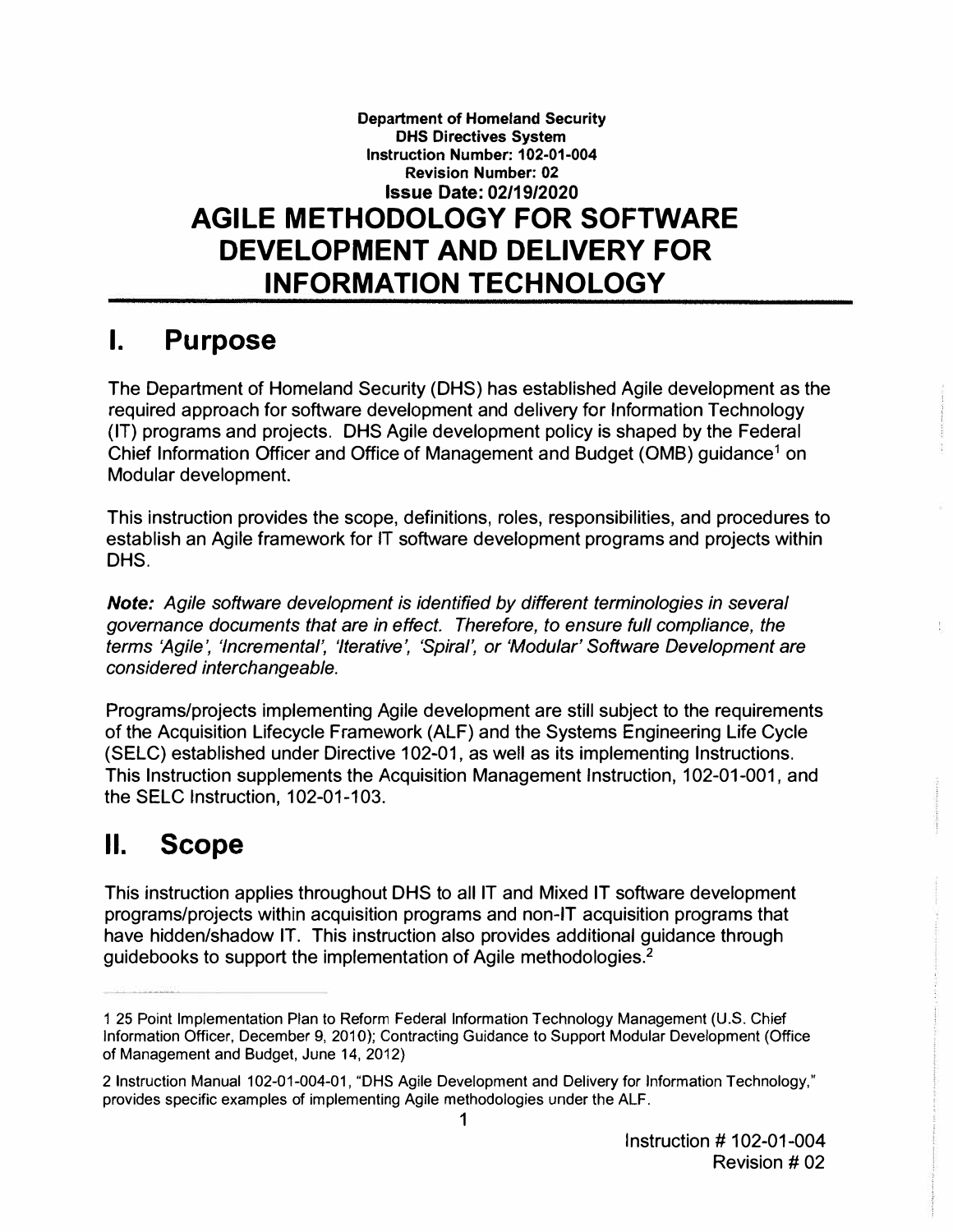## **Ill. References**

A. Public Law 113-291, "Carl Levin and Howard P. "Buck" McKeon National Defense Authorization Act for Fiscal Year 2015", "Acquisition Policy, Acquisition Management, and Related Matters," Subtitle D, "Federal Information Technology Acquisition Reform"

B. Title 40, United States Code (U.S.C.), Chapter 113, "Responsibility for Acquisitions of Information Technology"

C. Title 41, U.S..C., Section 2308, "Modular Contracting for Information Technology"

D. Federal Acquisition Regulation (FAR) Part 39, "Acquisition of Information Technology''

E. 0MB Annual Guidance for Circular A-11 Section 55, "IT Budget- Capital Planning Guidance"

F. 0MB Circular A-130, "Managing Information as a Strategic Resource"

G. 0MB Memorandum M-15-14, "Management and Oversight of Federal Information Technology"

H. 25 Point Implementation Plan to Reform Federal Information Technology Management (U.S. Chief Information Officer, December 9, 2010)

I. Contracting Guidance to Support Modular Development (0MB, June 14, 2012)

J. OHS Delegation 00002, "Delegation to the Under Secretary for Management"

K. OHS Delegation 04003, "Delegation to the Chief Technology Officer"

L. OHS Directive 026-06, "Test and Evaluation" and associated Instructions and Guidebooks

M. OHS Directive 102-01, "Acquisition Management Directive", and associated Instructions and Guidebooks

N. OHS Directive 102-02, "Capital Planning and Investment Control"

 $\frac{1}{2}$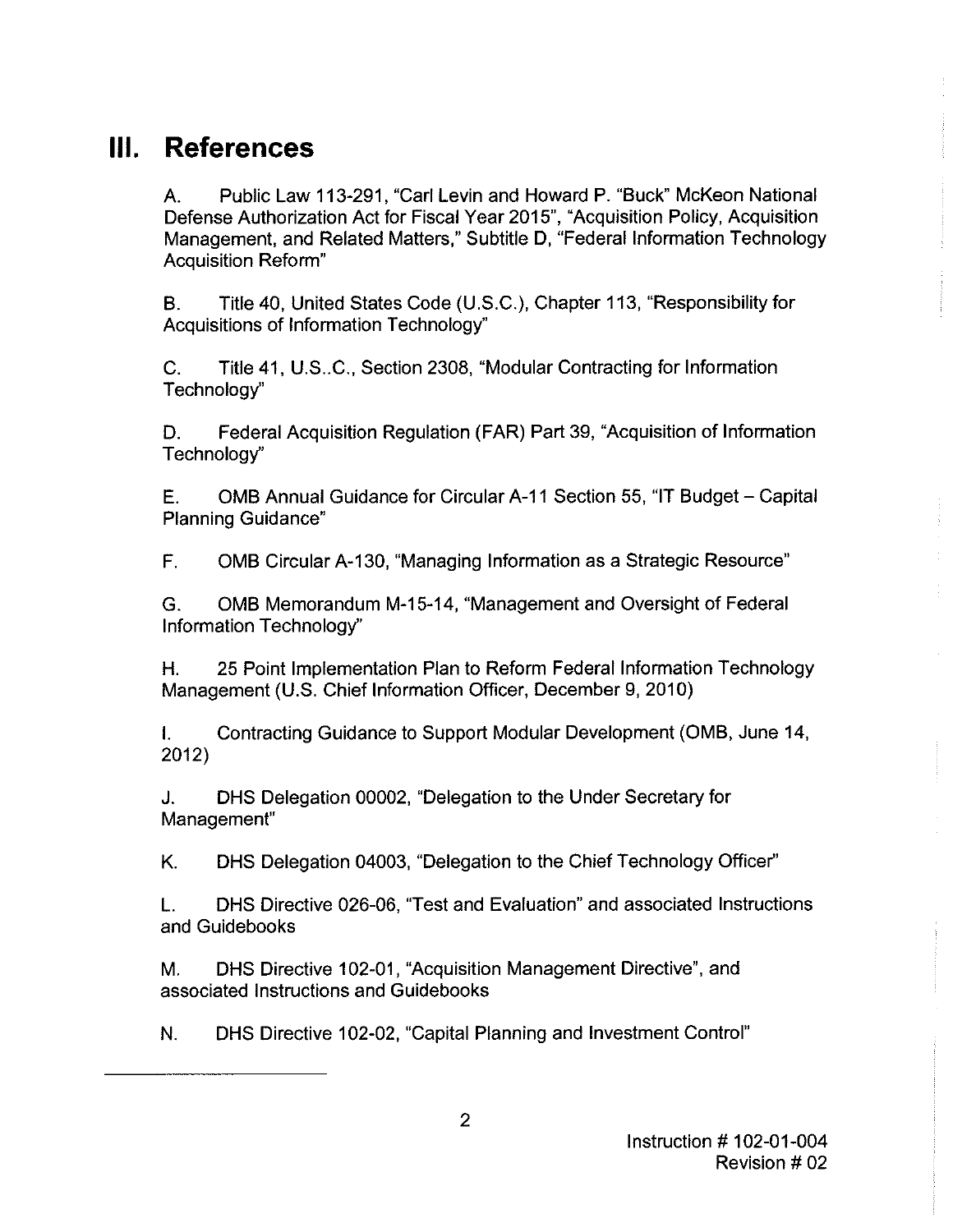0. DHS Directive 103-02, "Enterprise Architecture and Management" and associated supplemental guidance

P. DHS Agile Acquisition Software Delivery Core Metrics, Version 1.0, dated May 23, 2017

## **IV. Definitions**

A. **Agile Development:** A development methodology that uses an iterative approach to deliver solutions incrementally through close collaboration and frequent reassessment.<sup>3</sup> Agile development promotes continuous adaptive planning, development, testing, delivery/integration, and encourages rapid and flexible response to change between self organizing and cross functional teams.

**Note:** Agile development approaches support the Federal Chief Information Officer's goal to reform IT management and preference for modular acquisition approaches to release working functionality at least every six months."4 These timelines encompass the delivery of software from development into a production environment for use.<sup>5</sup>

B. **Agile Methodologies:** The specific principles, practices, and tools used to develop and deliver IT capabilities that adhere to the fundamental principles of Agile development. Agile is not one specific methodology, it is a conceptual framework implemented through various methods, delivering working, tested, and deployable IT solutions that are baselined under configuration control to increase value, visibility, adaptability, and to reduce program/project risk. Various Agile methodologies share much of the same philosophy, particularly the iterative nature of development, as well as many of the same characteristics and practices. However, from an implementation standpoint, each Agile method has its own set of practices, terminology, and tactics.

C. **Hidden/Shadow IT:** Refers to IT that is not fully transparent to the agency CIO and/or IT resources included as a portion of a program that is not primarily of an "information technology'' purpose but delivers IT capabilities or contains IT resources. For example, a grants program that contains a portion of its spending on equipment, systems, or services that provide IT capabilities for administering or delivering the grants. (Source: 0MB Circular A-130, FITARA Implementation Guidance, Appendix 8, Definition of Terms, June 10, 2015)

<sup>3 0</sup>MB Circular A-130 10. Definitions 5) Agile Development

<sup>4 25</sup> Point Implementation Plan to Reform Federal Information Technology Management (U.S. Chief Information Officer, December 9, 2010)

<sup>5 25</sup> Point Implementation Plan to Reform Federal Information Technology Management (U.S. Chief Information Officer, December 9, 2010)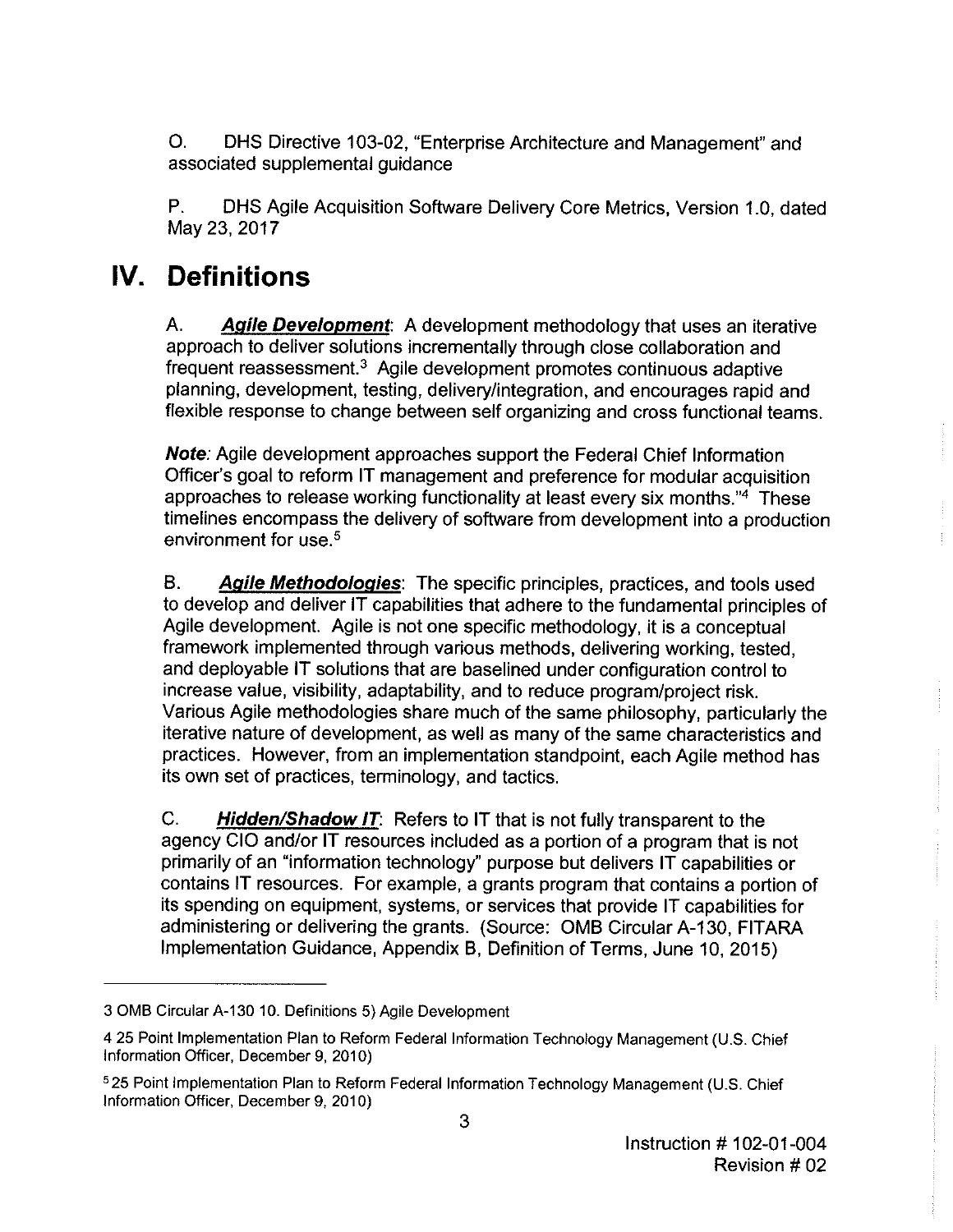**Note:** Within the context of the acquisition management policy, 102-01, the term "Hidden/Shadow IT" is interchangeable with "Embedded IT" which is used in other governance policies.

D. **Information Technology:** Any services or equipment, or interconnected [or interfaced] system(s) or subsystem(s) of equipment, that are used in the automatic acquisition, storage, analysis, evaluation, manipulation, management, movement, control, display, switching, interchange, transmission, or reception of data or information by the agency. For purposes of this definition, such services or equipment is used by the agency directly or are used by a contractor under a contract with the agency that requires its use; or to a significant extent, its use in the performance of a service or the furnishing of a product. The term "information technology" includes computers, ancillary equipment (including imaging peripherals, input, output, and storage devices necessary for security and surveillance), peripheral equipment designed to be controlled by the central processing unit of a computer, software, firmware and similar procedures, services (including cloud computing and help-desk services or other professional services which support any point of the life cycle of the equipment or service), and related resources. (Source: 0MB Circular A-130, FITARA Implementation Guidance, Appendix B, Definition of Terms, June 10, 2015)

E. **Information Technology (IT) Investment:** An expenditure of IT resources to address mission delivery and management support. This may include a project or projects for the development, modernization, enhancement, or maintenance of a single IT asset or group of IT assets with related functionality, and the subsequent operation of those assets in a production environment. (Source: 0MB Circular A-130 10. Definitions 46) Information technology investment)

F. **Modular Contracting:** Contracting techniques that enable successive acquisitions of interoperable increments when acquiring major or non-major IT systems. Each increment needs to comply with common or commercially accepted standards applicable to information technology so that the increments are compatible with other increments of information technology comprising the system.<sup>6</sup>

<sup>6</sup> See FAR Part 39.103 Modular Contracting for full definition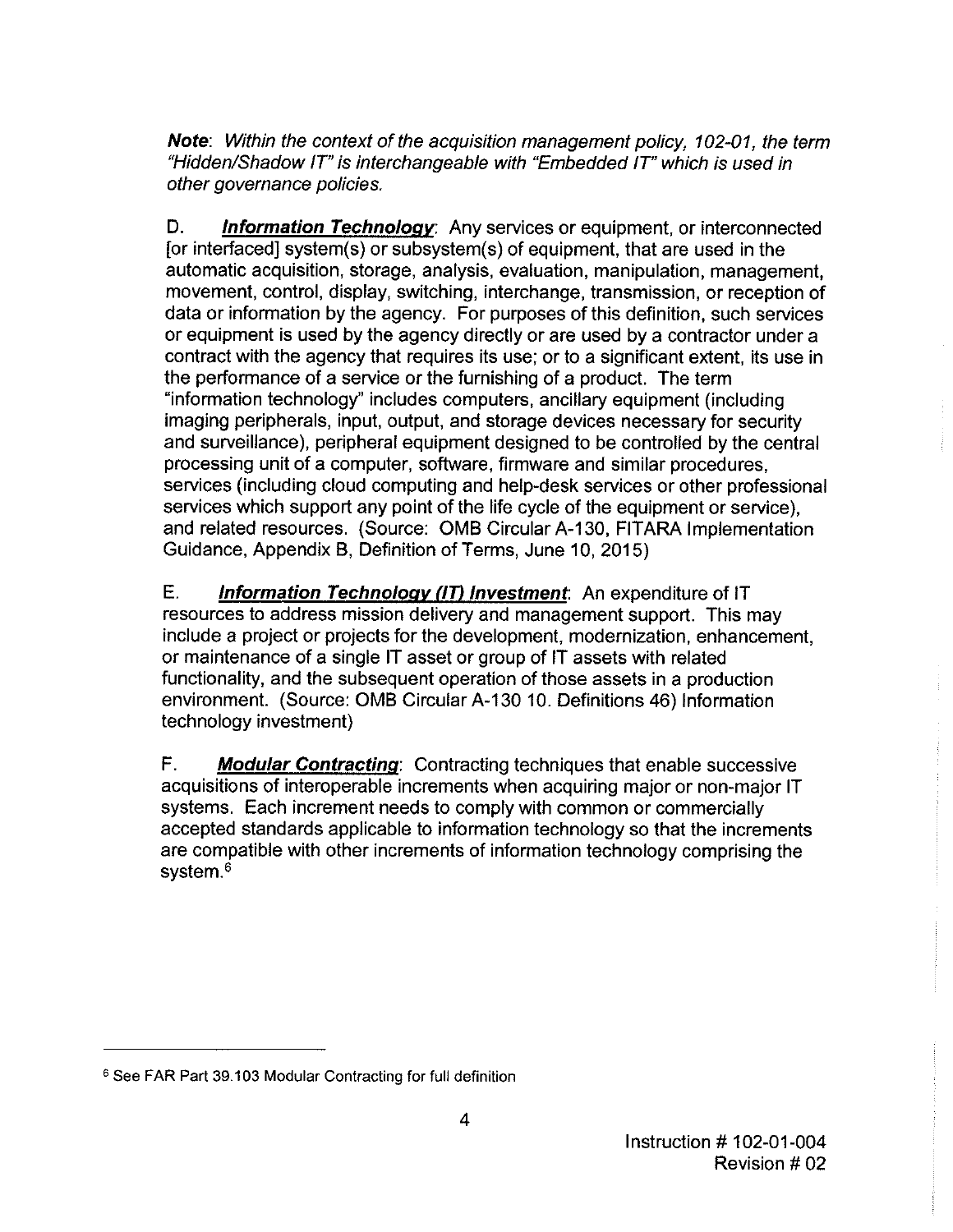G. **Modular Development:** An approach that focuses on the delivery of specific investments, projects, or activities of an overall capability by progressively expanding upon delivered, baselined, and reusable capabilities until the full capability is realized. Investments may be decomposed into discrete projects, increments, or useful segments, each of which is undertaken to develop and implement products and capabilities that the larger investment delivers. <sup>7</sup>

**H. Software Development:** The process of conceiving, specifying, designing, programming, documenting, testing, baselining, updating, and bug fixing involved in creating and maintaining applications, frameworks, or other software components. Software development is a process of writing, maintaining, and building upon the source code, but in a broader sense, it includes all that is involved between the conception of the desired software through to the final manifestation of the software in a planned and structured process consistent with a systems engineering approach. Therefore, software development may include research, new development, prototyping, baselining, modification, reuse, re-engineering, maintenance, or any other activities that result in software products.

# **V. Responsibilities**

### A. **Chief Information Officer (CIO):**

1. Manages the IT portfolio of the Department, and as such, sets the policies and procedures to ensure Agile development best practices are leveraged to meet the Department's goals and are within acquisition management policy established by Directive 102-01;

2. Certifies that software development projects within OHS investment (programs) are appropriately implementing incremental software development;

3. Reviews and approves IT investments to ensure appropriate tailoring and execution of Agile methodologies in consideration of the context of the specific programs and domains;

<sup>7</sup> See Contracting Guidance to Support Modular Development (0MB, June 14, 2012)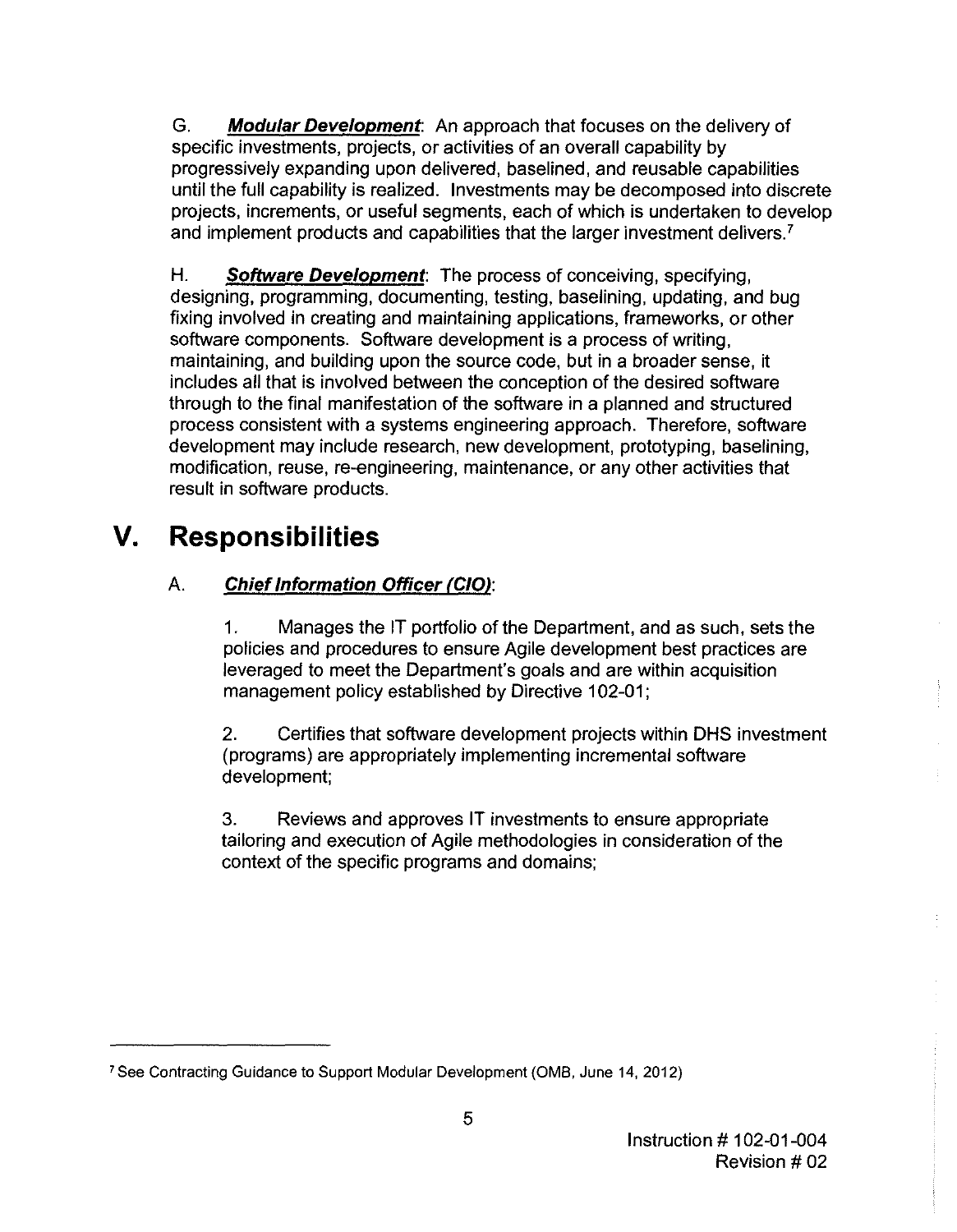4. With the Chief Procurement Officer (CPO), Component Acquisition Executives (CAE), Science & Technology Directorate's Director, Test and Evaluation (DOT&E), and Component CIOs, sets Agile outcomes and target measures, monitors the progress of DHS in achieving Agile outcomes, and reports (as required) to 0MB and the Government Accountability Office (GAO) on DHS attainment of outcome metrics and associated benefits;

5. Supported by CPO, CAEs, DOT&E, Component CIOs, and the Office of Program Accountability and Risk Management (PARM), provides guidance, coaching, and mentoring for the adoption and execution of Agile development and associated contracts;

6. Serves as the overall Lead Technical Authority for Level 1, 2, and special interest IT programs/projects; and

7. Reviews and approves waivers submitted from projects/programs seeking a temporary exemption from the requirement to employ Agile methodologies. (Attachment A)

#### B. **Chief Procurement Officer:**

1. Supports DHS contracting organizations in implementing 0MB guidance on modular contracting.

2. Supported by the CIO, CAEs, and PARM, provide guidance, and training for the adoption and execution of modular contracting in support of modular development for software development programs/projects.

3. Supported by the CIO, CAEs, DOT&E, and PARM, provides training opportunities and identifies appropriate Agile methodology training for acquisition program professionals, including PMs, test and evaluation personnel, system engineers, contracting officers, and logisticians.

C. **Chief Financial Officer** tailors, as necessary, 0MB guidance regarding flexible budget and funding<sup>8</sup> models that support Agile development of IT acquisition programs and distributes it to applicable parties within DHS.

**<sup>8</sup> This includes Planning, Programming, Budgeting, and Execution (PPBE) models.**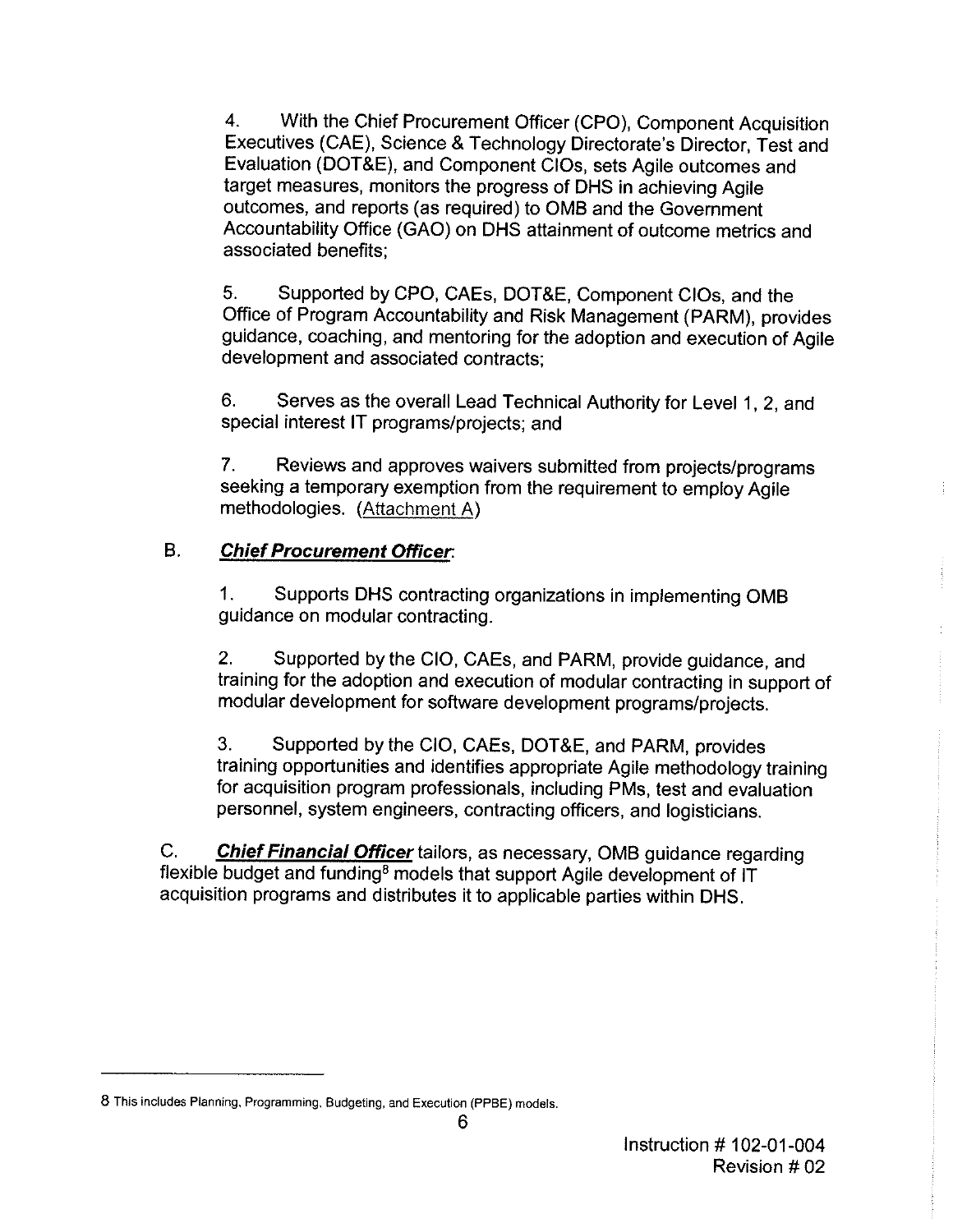#### D. **Director, Office of Test and Evaluation. Science & Technology Directorate:**

1. Provides independent test and evaluation (T&E) oversight for Level 1, Level 2, and special interest acquisition programs/projects, procurements, or capital investments using approved development methodologies based on authority and responsibility as directed in OHS Directive 026-06.

2. Works with acquisition programs/projects using Agile methodologies to develop integrated T&E strategies tailored to support Agile development in accordance with OHS T&E policy.

3. Provides T&E consultation to acquisition programs/projects, dependent upon available DOT&E staff resources.

#### E. **Executive Director. Office of Program Accountability and Risk**

**Management** supports the Chief Acquisition Officer in managing OHS-wide acquisition program policy, governance, and oversight in accordance with Directive 102-01.

#### F. **Component Chief Information Officers:**

1. Provide oversight of their Component's Agile development approach for IT by appointing the responsible personnel, identifying investments for Agile adoption, and reviewing acquisition artifacts.

2. With CAEs, evaluate and approve the application of incremental development for software development programs/projects in IT, consistent with the Component's Agile development approach.

3. With CAEs, validate that the program/project is reporting the OHS Agile Acquisition Software Delivery Core Metrics in INVEST (or a follow-on system) for programs/projects on the Master Acquisition Oversight List (MAOL) or required by Component.

4. With support of the CAE, require PMs and other stakeholders to apply Agile methodologies for IT software development programs/projects within OHS acquisition programs, where appropriate.

5. Work with the DOT&E, and with the support of the CAE, to ensure programs/projects using Agile methodologies develop integrated T&E strategies tailored to support Agile development in accordance with OHS T&E policy.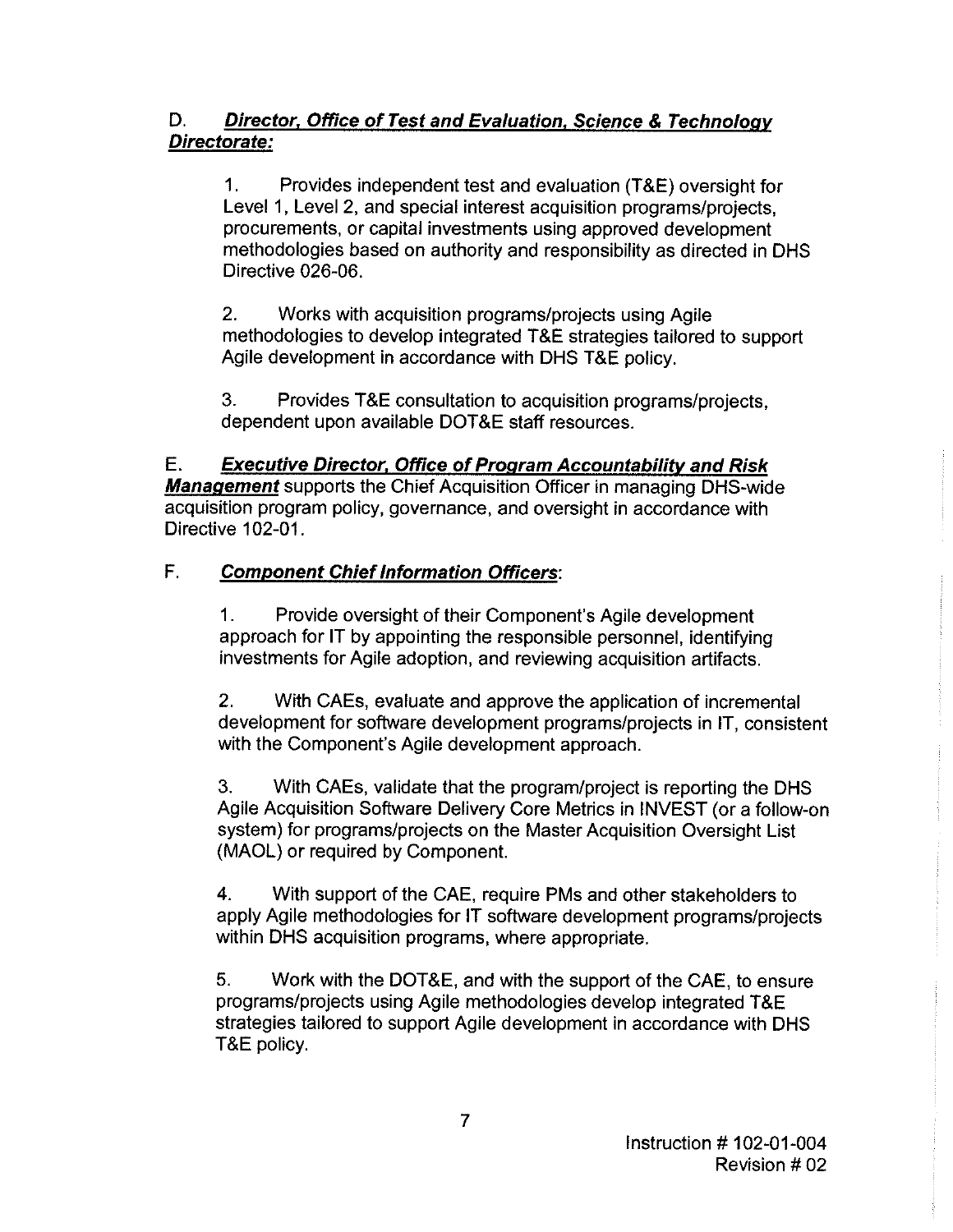6. Set modular outcomes and target measures and provide Subject Matter Expertise support to program managers, as necessary, to monitor progress in achieving Agile implementation for programs/projects within their Component such as software development roadmaps including requirements cut-off dates, build phases, T&E, configuration management baseline declaration, and release as depicted in Attachment B.

#### G. **Component Chief Financial Officers:**

1. Present program/project and budget requests that clearly describe the capability of the requested program/project and that justify its modular aspect and effectiveness to the Department's mission.

2. Certify, throughout the program/project and budget review process, that the program/project is fully resourced. If the program/project is not fully resourced, the Component needs to identify the trade-offs necessary to fund the acquisition within existing resources, or reduce performance/scope and/or schedule to make the acquisition affordable.

3. Assess near term IT modernization requirements and request appropriate early-funding for defining appropriate solution architecture.

#### H. **Component Acquisition Executives:**

1. Supported by Component CIOs and Heads of Contracting Authority (HCA), oversee Component programs (or delegated programs) to ensure compliance with this instruction.

2. With support of the Component CIO, ensure PMs and other stakeholders apply Agile methodologies for IT software development programs/projects within DHS acquisition programs, where appropriate.

3. With Component CIOs, provide information to the DHS CIO to support certification that Component IT software development programs/projects are appropriately implementing incremental software development, to include ensuring that it is reported in the DHS system of record data residing in the Investment Evaluation, Submission, and Tracking System (INVEST) (or a follow-on system).

4. With Component CIOs and HCAs, measure progress in achieving Agile outcomes and help to identify benefits.

5. Provide support to the Component CIO to ensure programs/projects using Agile methodologies develop integrated T&E strategies tailored to support Agile development in accordance with DHS T&E policy.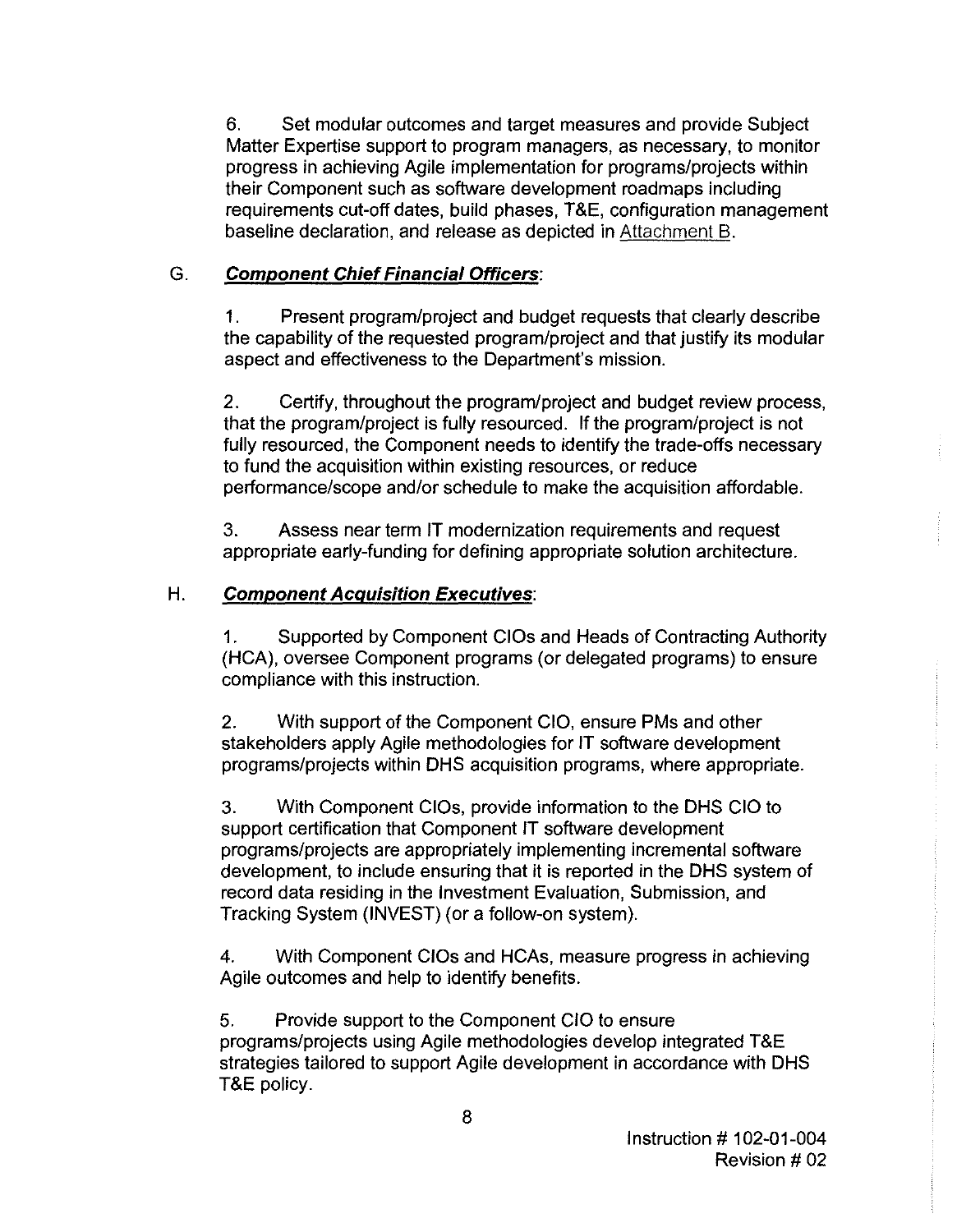I. **Component Lead Business Authorities (LBA)** identify and prioritize usable functionality<sup>9</sup> for implementation in cycles no longer than 6 months, unless there are mitigating circumstances.

J. **Component Lead Technical Authorities (LTA)** identify technological opportunities, critical technologies, maturity of technologies, commercial off the shelf (COTS) potential, and approaches for incorporating best technologies into systems.

#### K. **Program and Proiect Managers (PM):**

1. Implement Agile methodologies where applicable to gain agility, accelerate delivery of capabilities to users, and reduce risk with the assistance and support of LBAs and **L**TAs.

2. Enter required metrics into INVEST (or follow-on system) for software development programs, projects, and activities.

## **VI. Contents and Procedures**

#### A. **Agile Development Procedures and Considerations for Maior Programs/Proiects:**

Major program/project acquisition is governed by Directive 102-01, the Acquisition Lifecycle Framework (ALF), Systems Engineering Life Cycle (SELC), and Homeland Security Enterprise Architecture (HLS EA). Major programs/projects are required to have acquisition and SELC review processes, events and artifacts, governance and oversight, and decision authorities as described in Sections A.1 - A.10 (below):

1. An early decision that any program team makes is the selection and employment of the developmental methodologies to execute the program's/project's systems engineering effort. The development methodologies are linked to the acquisition strategy a program/project follows. All development methodologies can be tailored under the SELC framework. Development methodologies are not mutually exclusive and can be used in conjunction with one another in an overall program/project to achieve the greatest efficiency. Additional details are provided in DHS Agile Development and Delivery for IT Instruction Manual 102-01-004-01.

<sup>9</sup>**Usable functionality is defined in most situations as a new or enhanced lT capability used by one or more customers in production.**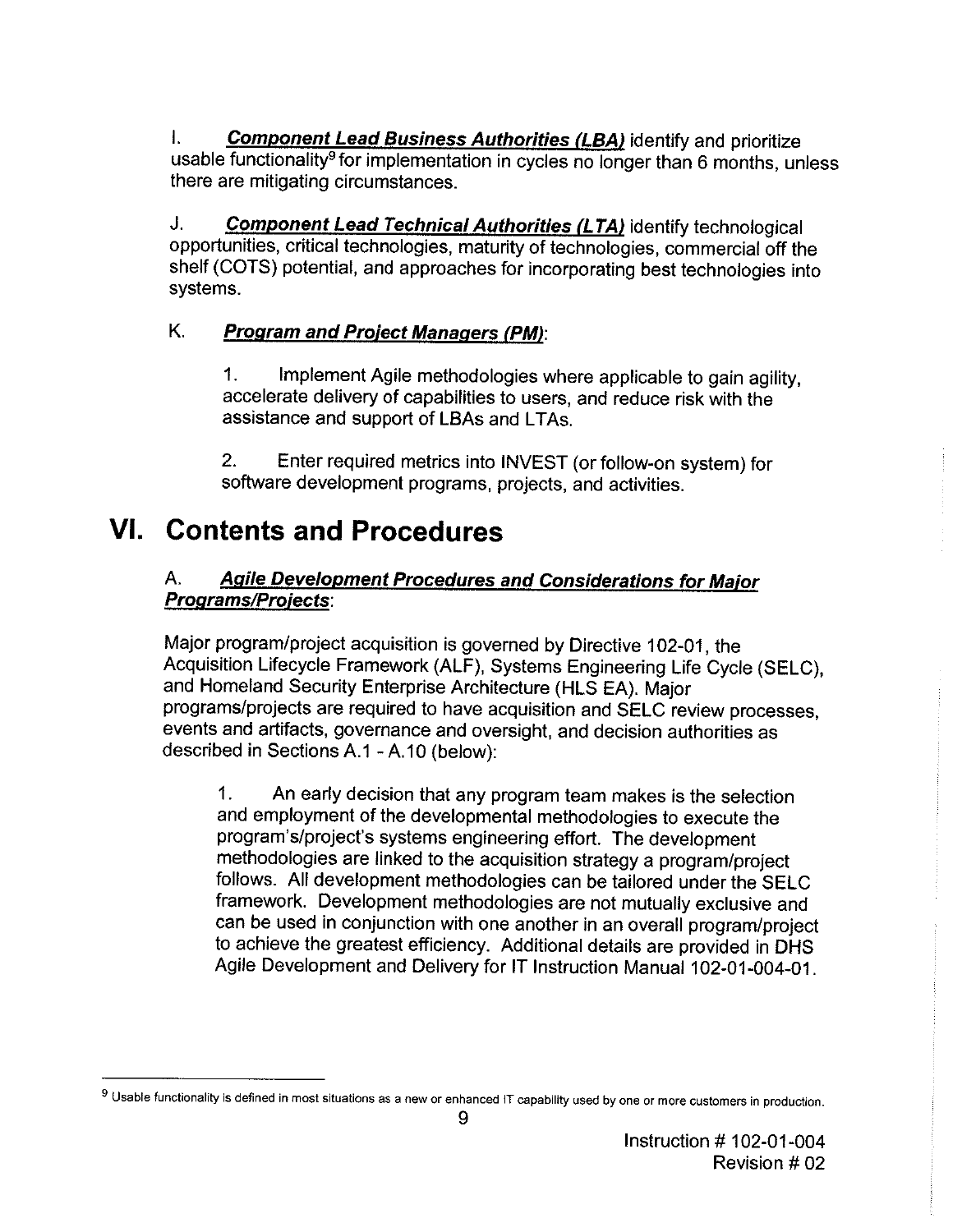2. Attachment B depicts a typical example of a SELC tailored path for IT Incremental Software Development including the ALF and EA reviews ("Golden Path"). The entrance criteria for the Acquisition Decision Events (ADEs) are established per Acquisition Management Instruction 102-01- 001.

3. New programs/projects are required to use Agile development and need to document their use of Agile in their SELC tailoring plan. The SELC tailoring plan is initiated in the Analyze/Select Phase of the ALF and approved no later than Acquisition Decision Event (ADE)-2A, or the equivalent component level acquisition decision milestone, in the Obtain Phase. The SELC tailoring plan also identifies the specific activities, reviews, and artifacts modified or tailored out in support of the selected Agile methodology.

4. As programs/projects conduct Mission Analysis and early Need Phase activities, PMs should work with the component CFO or organization's/Directorate's budget office to request funding to enable bringing in any necessary external support.

5. As part of the planning effort leading to the ADE-28 decision milestone, stakeholders are to ensure that sufficient time remains in their release roadmap to allow the first delivery of capability to occur no later than 6 months, and ideally, less than 3 months following the ADE-28 decision unless a sound justification is made to extend this timeframe.

6. Programs/projects implementing Agile shall utilize the Lean Analysis of Alternatives (AoA). Guidance on the Lean AoA is available from PARM.

7. Programs/projects implementing Agile shall utilize Simplified Function Point Analysis (SFPA) to estimate the cost of their program and to track the development progress over time. Guidance on the SFPA method is available from OCFO/Cost Analysis Division.

8. For each program/project, the PM and appropriate stakeholders develop a release roadmap that identifies the proposed scope of each release with the first delivery occurring 6 months or less following the ADE-28 and subsequent releases targeted for 2-3 month intervals, or less, after the first. Under this release roadmap, the approval authority for subsequent releases may be delegated to the CAE (in writing). The Acquisition Decision Authority (ADA) may conduct a program/project review to align with the release cycles identified in the roadmap, or at any time if programmatic and/or technical risks or issues are identified during any release cycles.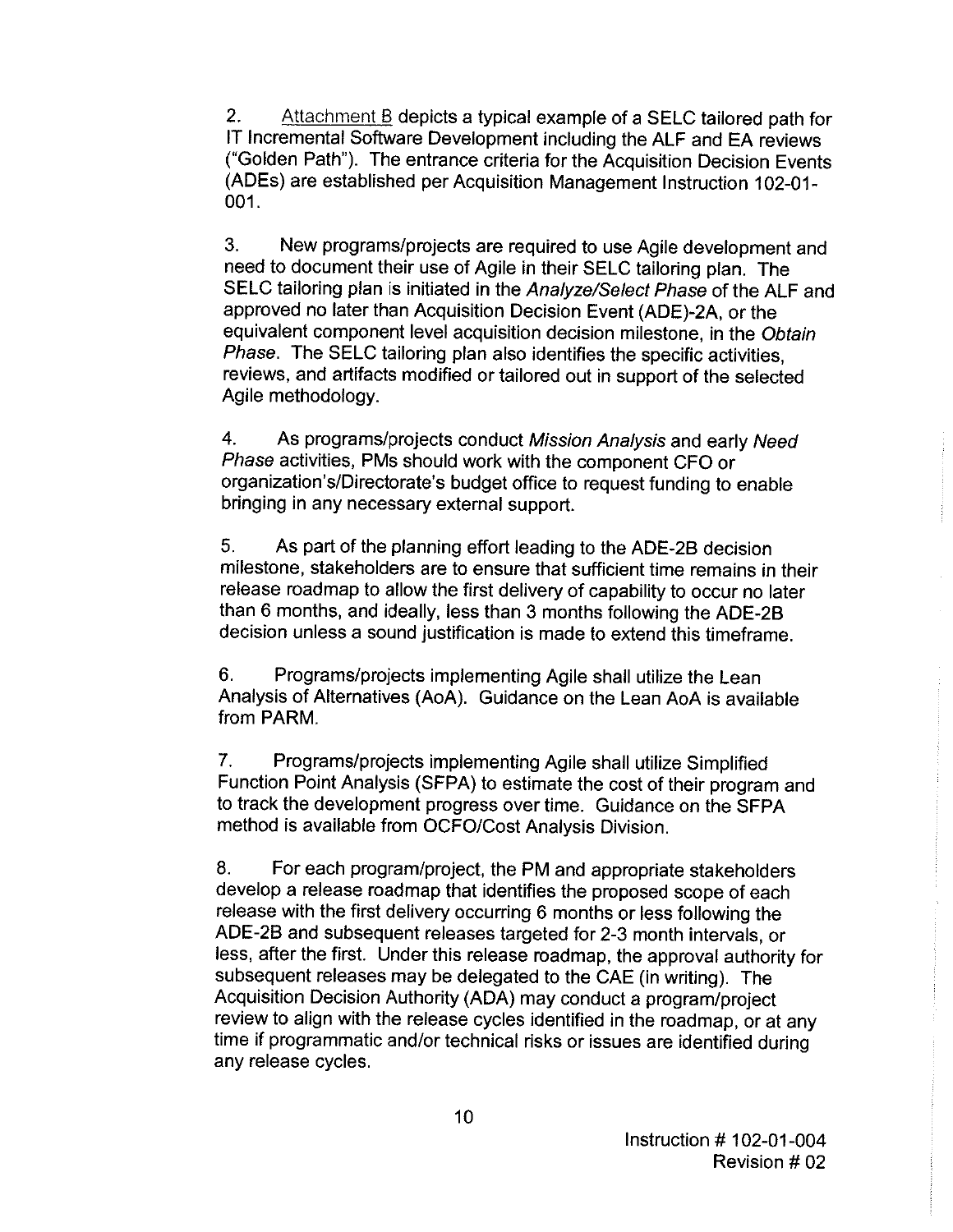9. For IT software development projects within DHS acquisition programs in the Produce/Deploy/Support/Dispose Phase of the ALF, if an operational analysis determines that major enhancements are required, then the program/project needs to seek and obtain approval/concurrence for a new development effort to start. Once approved then the guidance in Sections VI.A.2 and VI.A.3 applies.

10. If the program/project has transitioned part of the planned capability into Operations & Maintenance, but continues as a developmental program, then enhancements, fixes, or business process impacts are to be planned and programmed for as necessary and included in future releases so long as these changes are within the scope of the specific program's/project's release roadmap.

#### B. **Agile Development Procedures and Considerations for Non-maior and Delegated Programs:**

In order to effectively implement the adoption of Agile development across the DHS enterprise, non-major and delegated programs/projects are also required to follow Directive 102-01, Component's acquisition management policy, or demonstrate that they have equivalent events and artifacts, governance and oversight, and decision authorities as described for major programs/projects in Sections VI.A.1 through VI.A.6 or appropriate tailoring that aligns to them.

#### C. **DHS SELC and Agile Guidebooks and Additional Resources:**

The DHS SELC Guidebook provides a highly tailorable and complete life-cycle framework for DHS acquisition programs/projects. Using critical thinking and the SELC Tailoring Guidance Section, the PM and stakeholders can develop a sound Agile approach and detailed set of activities, artifacts, and reviews that match the specific situation of the program or project. The SELC Guidebook describes Agile methodologies at a high level in the Tailoring Guidance Section. Agile acquisition processes are described in more detail in Instruction Manual 102-01-004-01, DHS Agile Development and Delivery for IT. Other considerations, such as strategic planning, Enterprise Architecture, etc., are contained in the Instruction Manual.

#### D. **Component Compliance:**

1. Annually, the Component CIO apprises the CAE and OCIO of:

2. The number and percent of their IT software development programs/projects that have applied an Agile methodology or plan to do so (with timeframes).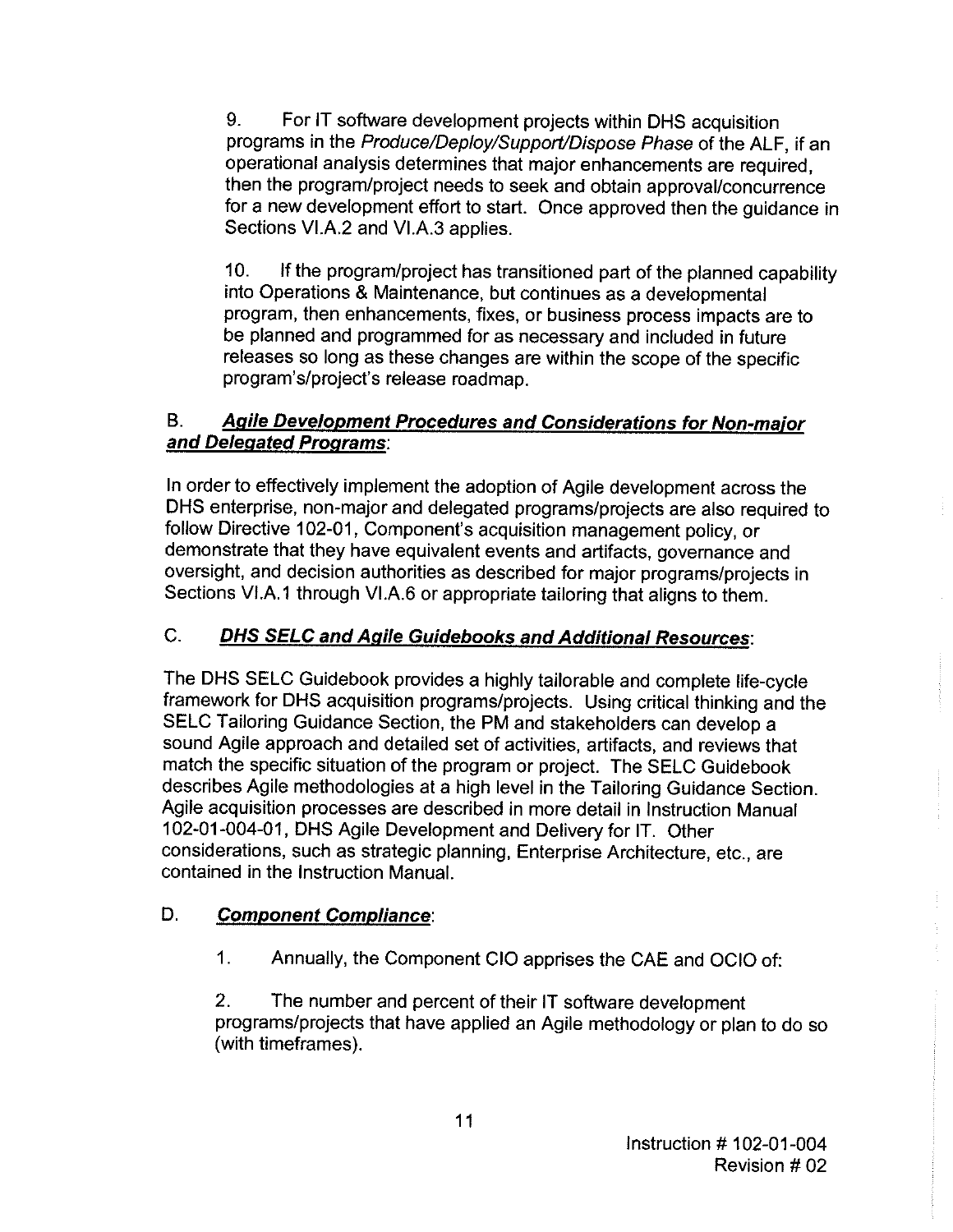3. Justification for any IT software development projects supporting major OHS acquisition programs that are not intending to use Agile development.

4. Components with IT acquisition programs/projects must adhere to the 0MB annual IT Budget Capital Planning Guidance requirements for software development by updating INVEST (or a follow-on system). In addition, the OHS Agile Acquisition Software Development Core Metrics must be updated on a monthly basis. The PM is the responsible party for ensuring that INVEST data is updated every month (with validation by the Component CIO and CAE).

5. Components clearly identify on 0MB business case submissions whether, for each program/project, functionality is delivered within the time frames indicated in this instruction, and provide justification for programs/projects that do not plan to do so.

6. Components with Level 1 and 2 IT acquisition programs/projects that are unable to meet any or some Agile certification criteria are required to submit a waiver request specifying their timeframe for compliance (maximum of one year) (Attachment A).

7. Programs/projects that wish to be exempted from complying with the requirement to use Agile Development must submit a waiver (maximum of one year) (Attachment A).

### **VII. Questions**

Address questions or concerns regarding this Instruction to the Office of the Chief Information Officer (OCIO), or [dhsocto@hq.dhs.gov](mailto:dhsocto@hq.dhs.gov).

RD alla

R. D. Alles Date Senior Official Performing the Duties of Under Secretary for Management

 $2-19.20$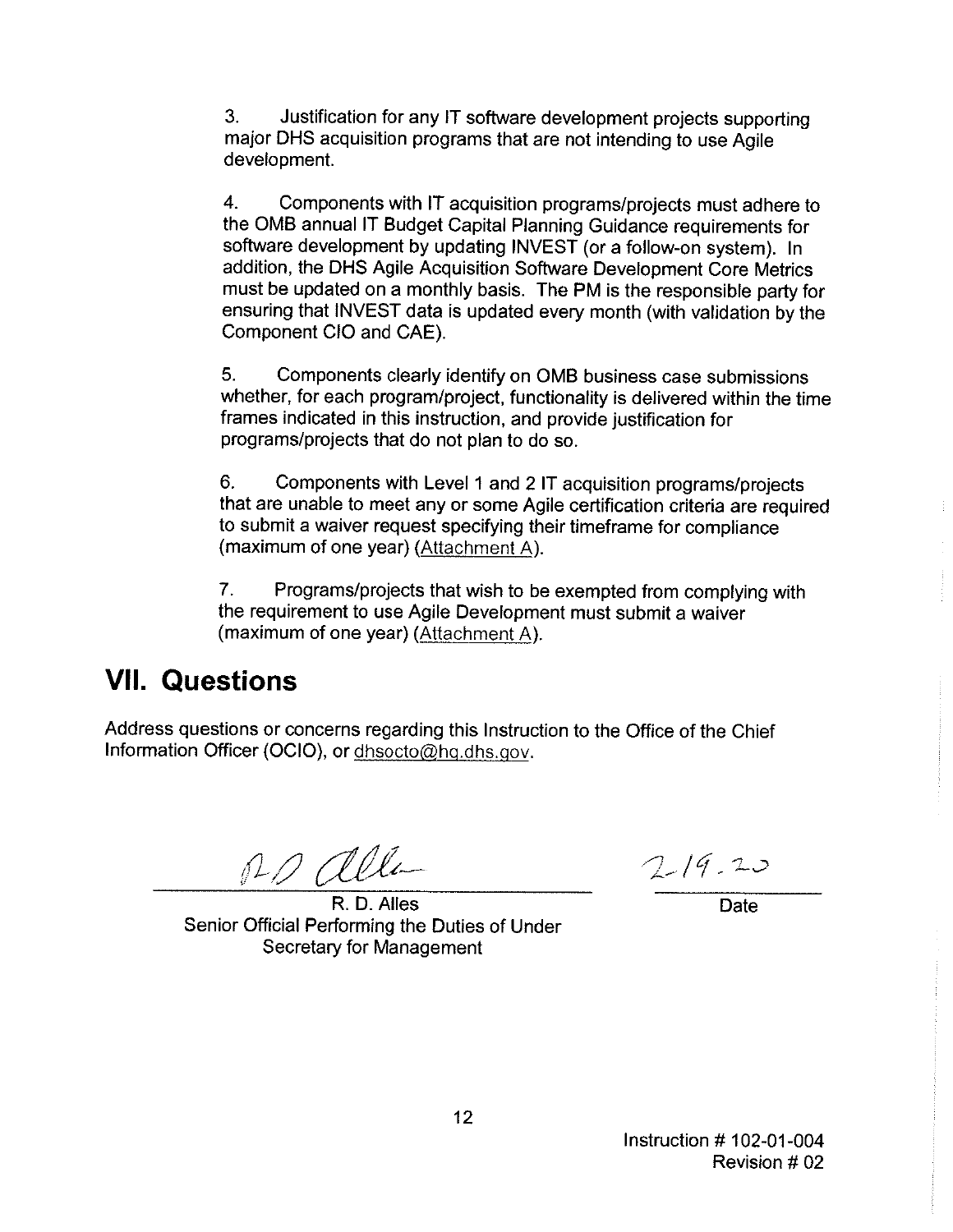

----··-·---------- ------ OFFICE OF THE CHIEF INFORMATION OFFICER DEPARTMENT OF HOMELAND SECURITY

WAVIER FOR EXEMPTION: Applying and developing software using Agile methodologies per OHS Instruction 102-01-004 Agile Methodology for Software Development and Delivery For Information Technology

#### **<Component Name> <Program/Project Name>**

<Component Name> requests approval on behalf of <Program/Project Name> for exemption from the requirements for Agile compliance laid out in OHS Instruction 102- 01-004: Agile Methodology for Software Development and Delivery for Information Technology.

Justification for request: <Specify by section number which compliance requirements from the Instruction the Program/Project are requesting be waived. Specify a finite amount of time the Program/Project is requesting each requirement be waved (maximum one year). Attach any supporting documentation to support all claims to the end of this waiver>

| 1.<br>2.<br>3.<br>4. |                                           |  |
|----------------------|-------------------------------------------|--|
| Submitted by:        |                                           |  |
| Signature:           | <program manager="" project=""></program> |  |
| Signature:           | <component cio=""></component>            |  |
| Signature:           | < Component CAE>                          |  |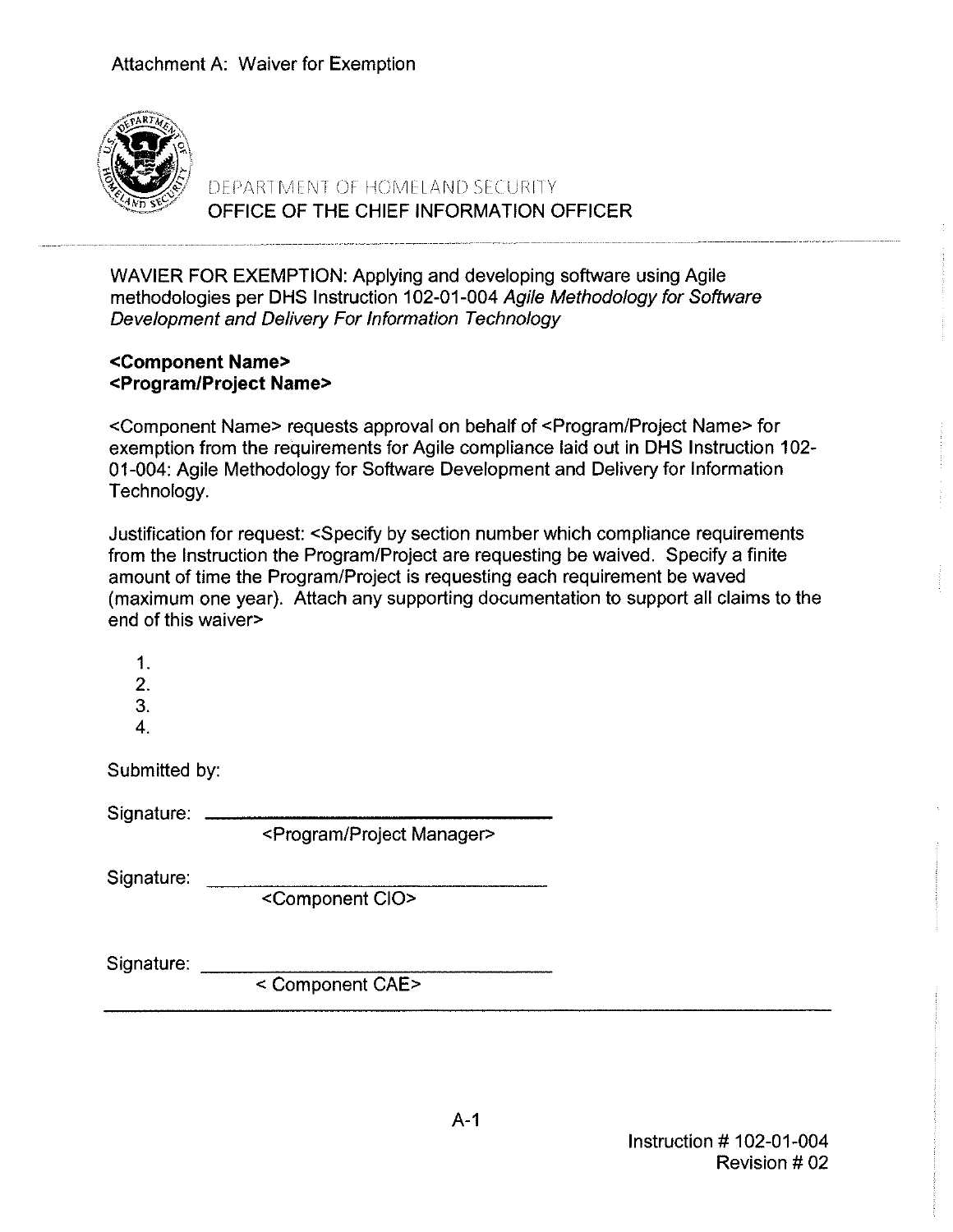[For completion by the OHS OCIO]

Based on the reasoning and evidence submitted, the Office of the Chief Information Officer has determined that the [Program//Project Name>:

Has met the requirements to waive DHS Instruction 102-01-004 compliance.

Has not met the requirements to waive compliance obligations as described in DHS Instruction 102-01-004. Reasons for the disapproval are listed below <Provide reason(s) for disapproval. >

Has partially met the requirements to waive the required compliance to DHS Instruction 102-01-004. Conditions of this partial waver are:

1. <If applicable, list conditions here>

2.

Signature:

\_.;.:\_,,,.,..,...-,,-,:--,--,---,=-~,----,--~ Chief Technology Officer, Department of Homeland Security